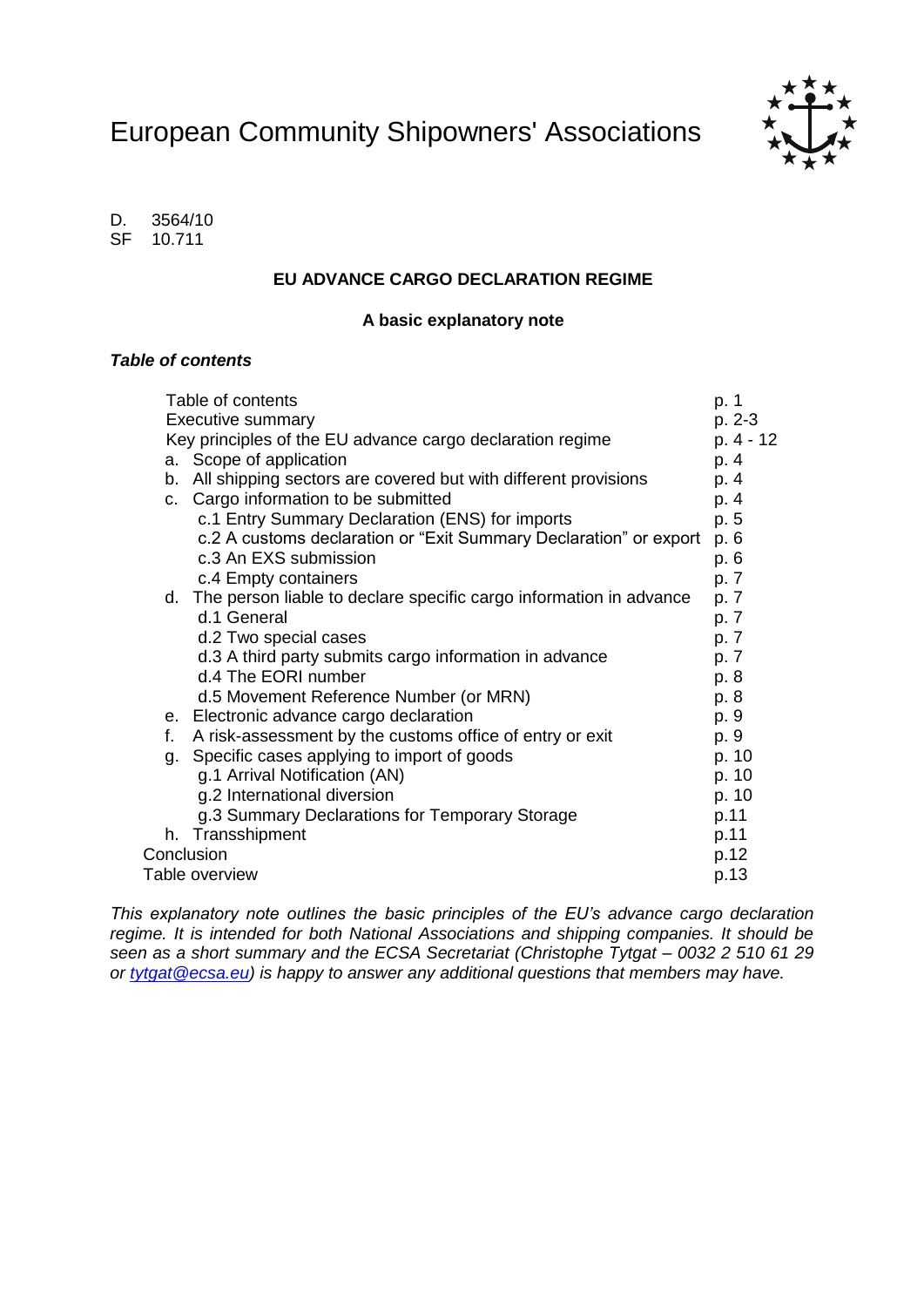# **EXECUTIVE SUMMARY**

Following the terrorist attacks of 9/11 in the US and the subsequent adoption of a US regime on advance cargo declaration (the so-called "US 24 hour rules"), the European Union (EU) adopted its own regime of advance cargo declaration in 2005<sup>1</sup>.

This regime was initially scheduled to enter into force on 1 July 2009 but this entry into force has been delayed to **1 January 2011<sup>2</sup>** .

#### *As from 1 January 2011, any failure of an economic operator (e.g. shipping company) to comply with the obligations laid down in the EU advance cargo declaration regime, will result in individual EU Member States imposing penalties in accordance with their national legislation.*

The rules on EU advance cargo declaration will apply **in addition** to existing customs rules laid down in the Community Customs Code.

The basic principles of the EU advance cargo declaration regime can be summarised as follows:

# *Scope of application*

- The EU advance cargo declaration regime will apply to import, export or transit of goods.
- However, a ship operator or its representative (typically a ship agent) will have to declare cargo information in advance to the customs office solely in case of import or export of goods.

#### *All shipping sectors are covered but with different provisions*

- The EU advance cargo declaration regime will apply to *all shipping sectors* but there are different provisions according to each of these sectors. The timelimits within which a ship operator or its representative will have to submit an advance cargo declaration is different for deepsea containerised shipping, deepsea bulk shipping, shortsea shipping and combined transport.

# *Cargo information to be submitted*

 $\overline{\phantom{a}}$ 

- The cargo information that a ship operator or its representative must submit in advance to the customs office – both in case of import and export – is laid down in *Annex 30 A to Regulation 1875/2006.*
- In case of import of goods, the ship operator or its representative must declare cargo information in advance to the customs office of first entry in the form of an "*Entry Summary Declaration" (ENS)*, except if an ENS exemption would apply.
- In case of export of goods, the ship operator or its representative must declare cargo information in advance to the customs office of exit *either in the form of a customs declaration for export, re-export or outward processing, or*, in case such customs

<sup>1</sup> The EU advance cargo declaration regime is laid down in [Regulation 648/2005,](http://eur-lex.europa.eu/LexUriServ/LexUriServ.do?uri=OJ:L:2005:117:0013:0019:EN:PDF) which was subsequently implemented by [Regulation 1875/2006](http://eur-lex.europa.eu/LexUriServ/LexUriServ.do?uri=OJ:L:2006:360:0064:0125:EN:PDF) and then amended by [Regulation 312/2009.](http://eur-lex.europa.eu/LexUriServ/LexUriServ.do?uri=OJ:L:2009:098:0003:0023:EN:PDF) These three regulations are all part of the Community Customs Code and are therefore referred to as "*the Security Amendment to the Community Customs Code*".

<sup>&</sup>lt;sup>2</sup> The delay of the EU advance cargo declaration regime with 18 months is laid down in Regulation [273/2009.](http://eur-lex.europa.eu/LexUriServ/LexUriServ.do?uri=OJ:L:2009:091:0014:0015:EN:PDF)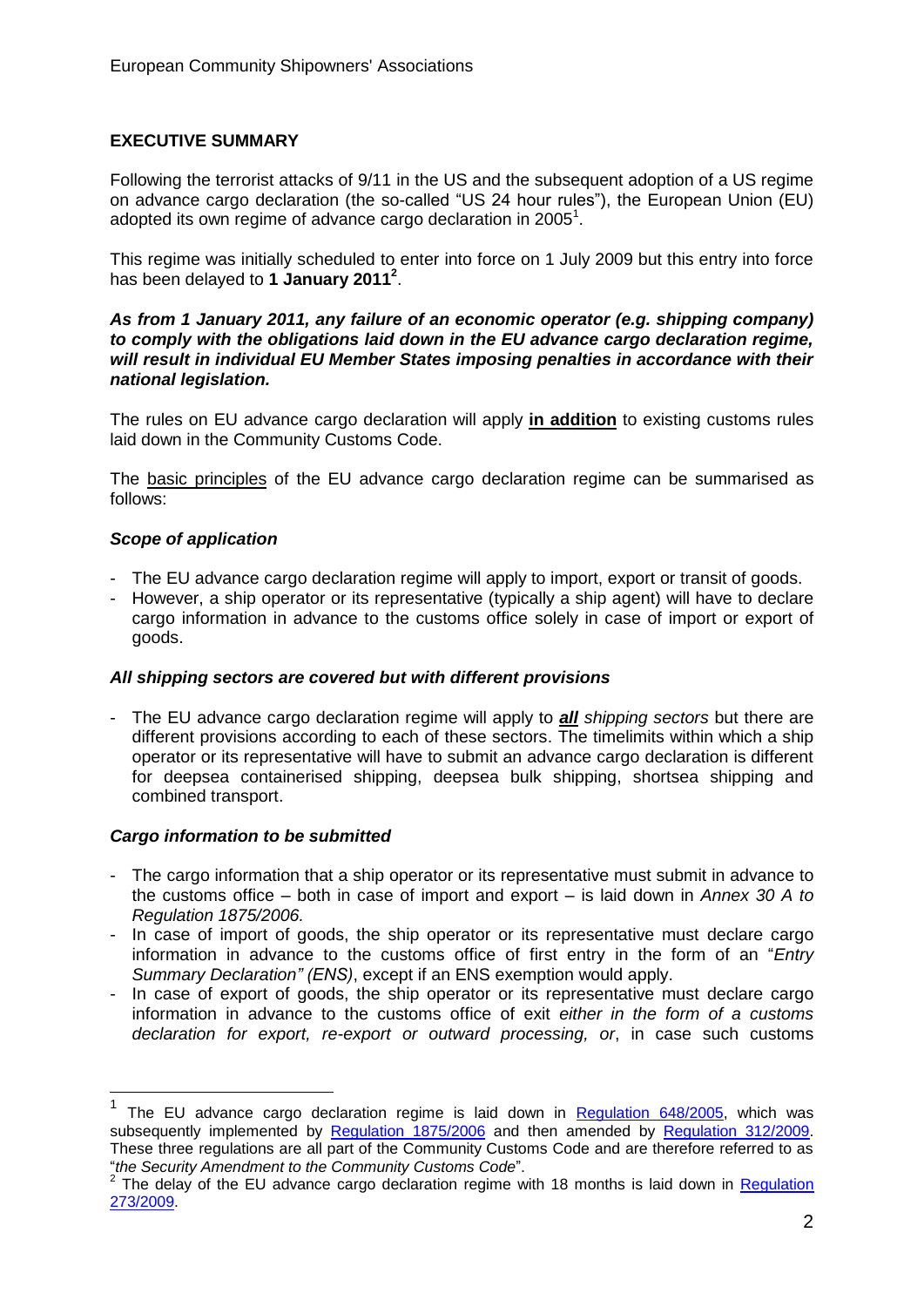declaration does not apply and in case there is no exemption, *in the form of an "Exit Summary Declaration" (EXS).* 

# *The person liable to declare specific cargo information in advance*

- The *ship operator* is the person liable to declare cargo information in advance to the customs office. He must ensure that such declaration has been done. He can either declare cargo information in advance to the customs office himself or its *representative* (typically a ship agent) can do so *on behalf of* the ship operator.
- In case of "*combined transport*" (i.e. trucks carried onboard a ferry), advance cargo declaration must be done by the truck company or truck driver and not by the ship operator.
- In case of "*vessel sharing arrangements*", advance cargo declaration must be done by the bill of lading issuing carrier and not by the ship operator.
- In containerised shipping both deepsea and shortsea a *third party* (typically a freight forwarder) is expected to declare cargo information in advance to the customs office *in stead of* the ship operator. The freight forwarder can only do so provided that the ship operator has been advised thereof beforehand (*knowledge*) and that the ship operator has agreed thereto (*consent*).
- The person who declares cargo information in advance to the customs office must include in his declaration – be it an ENS or a customs declaration or EXS – his so-called "*Economic Operator Registration and Identification" or EORI number*. If it is the ship operator, he must include its EORI number. If it is a third party (freight forwarder), that party must include its EORI number.
- If an advance cargo declaration has been done, the person who made this declaration will receive from the customs office a kind of confirmation receipt. This receipt is called the "*Movement Reference Number" or MRN*.

# *Electronic advance cargo declaration*

- Advance cargo declarations must be done *electronically*. To that end, a ship operator or its representative will have to establish a computer system that allows him to interface with the computer system of the customs office to which the relevant information must be submitted.

# *A risk-assessment by the customs office of entry or exit*

The customs office will analyse the cargo information received in advance with an aim at identifying potential serious safety and security risks. There are three different risk types – *risk type A, B or C* – which require a specific treatment.

# *Specific cases applying to import of goods*

- In case of import of goods, a ship operator will also have some *additional* obligations. He will have to submit an "*Arrival Notification*" (AN) and a "*summary declaration for temporary storage*". In some cases of diversion of the ship, a ship operator will have to submit a "*diversion request*".

#### *Some specific rules*

- There are specific rules for *empty containers* and for *transshipment* of goods or containers.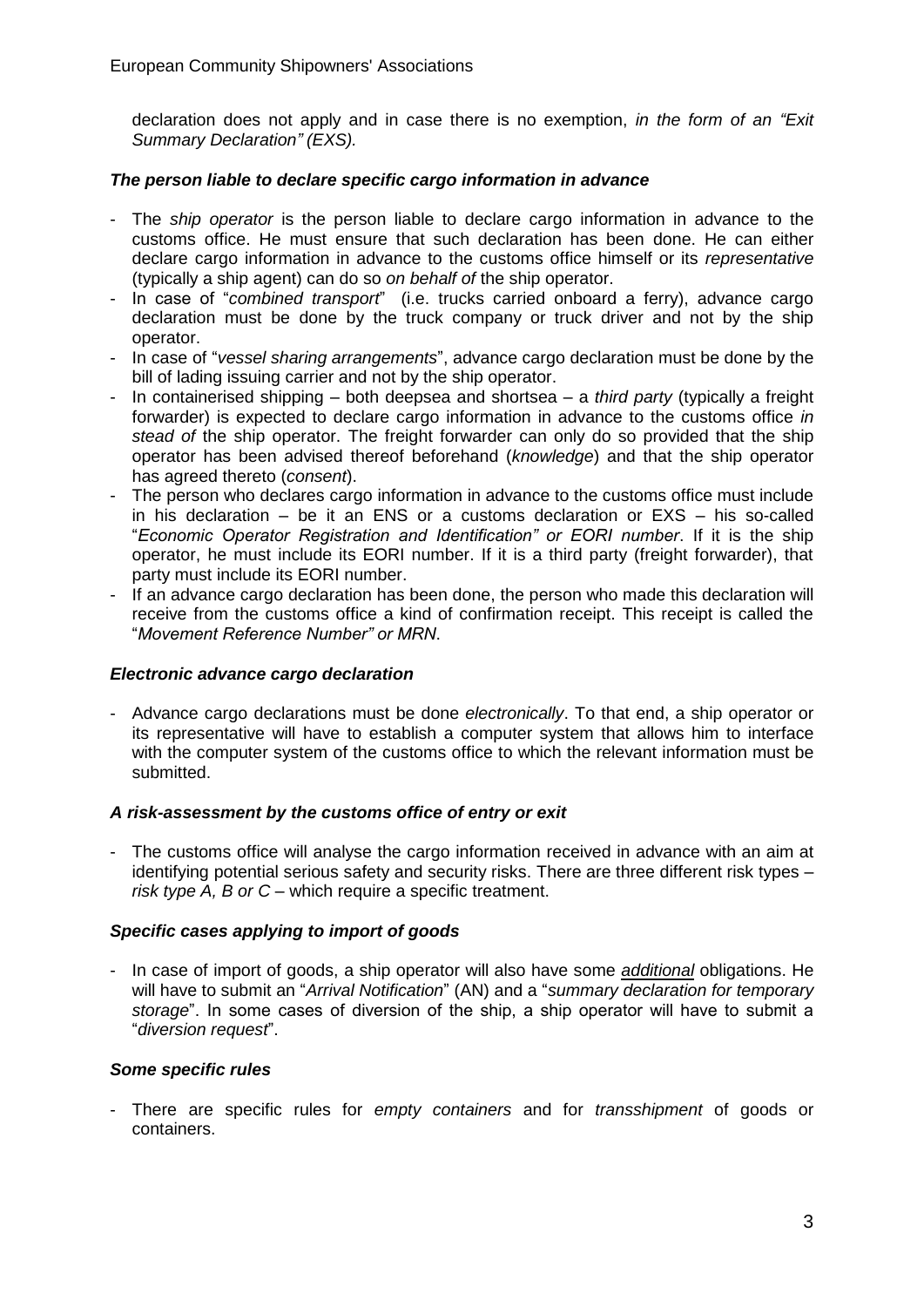# **KEY PRINCIPLES OF THE EU ADVANCE CARGO DECLARATION REGIME**

# **a. Scope of application**

The EU's advance cargo declaration regime will apply in the following three cases:

- The IMPORT of goods from third countries to one or more EU Member States;
- The EXPORT of goods from one or more EU Member States to third countries; or
- The TRANSIT of goods, which are not into free circulation, over the territory of one or more EU Member States.

Shipping companies will be obliged to submit cargo information in advance to the customs office solely in case of import or export of goods. Consequently, the rules on advance cargo declaration in case of transit of goods are not relevant for shipping.

# **b. All shipping sectors are covered but with different provisions**

The EU regime differs from its US counterpart in that it applies to all shipping sectors and not only to deepsea container shipping. However, there are some differences in the rules that apply amongst the different shipping sectors. The main difference relates to the timelimit within which a shipping company or its representative must declare the required cargo information in advance to the customs office. In sum, the required cargo information must be submitted to the customs office:

- For *deepsea container shipping*: *24 hours before loading* of the cargo onboard a ship in a foreign (non-EU) port in case of import; or *24 hours* before loading of the cargo onboard a ship at the EU port of departure. In case of import, the declaration obligation applies to each foreign (non-EU) port of loading and not just to the last foreign (non-EU) port of loading before entering the EU.
- For *deepsea bulk shipping*: *4 hours before arrival* of the ship in the first EU port of arrival in case of import; and *4 hours before departure* of the ship in an EU port in case of export.
- For *shortsea shipping and combined transport*: *2 hours before arrival* of the ship in the first EU port of arrival in case of import; and *2 hours before departure* of the ship in an EU port in case of export.

The distinction between "deepsea shipping" and "short sea shipping" is based on a geographical criterion<sup>3</sup>. In sum, ships coming from or going to neighbouring countries of EU Member States located either in the Baltic Sea or in the Mediterranean Sea, will be qualified as short sea shipping.

# **c. Cargo information to be submitted**

The relevant cargo information that must be submitted in advance to the customs office is both in case of import or export of goods – laid down in *Annex 30 A to Regulation* 

 $\overline{\phantom{a}}$ <sup>3</sup> The definition of shortsea shipping is laid down in articles 184a § 1 and 592 b § 1(a)) of Regulation 1875/2006.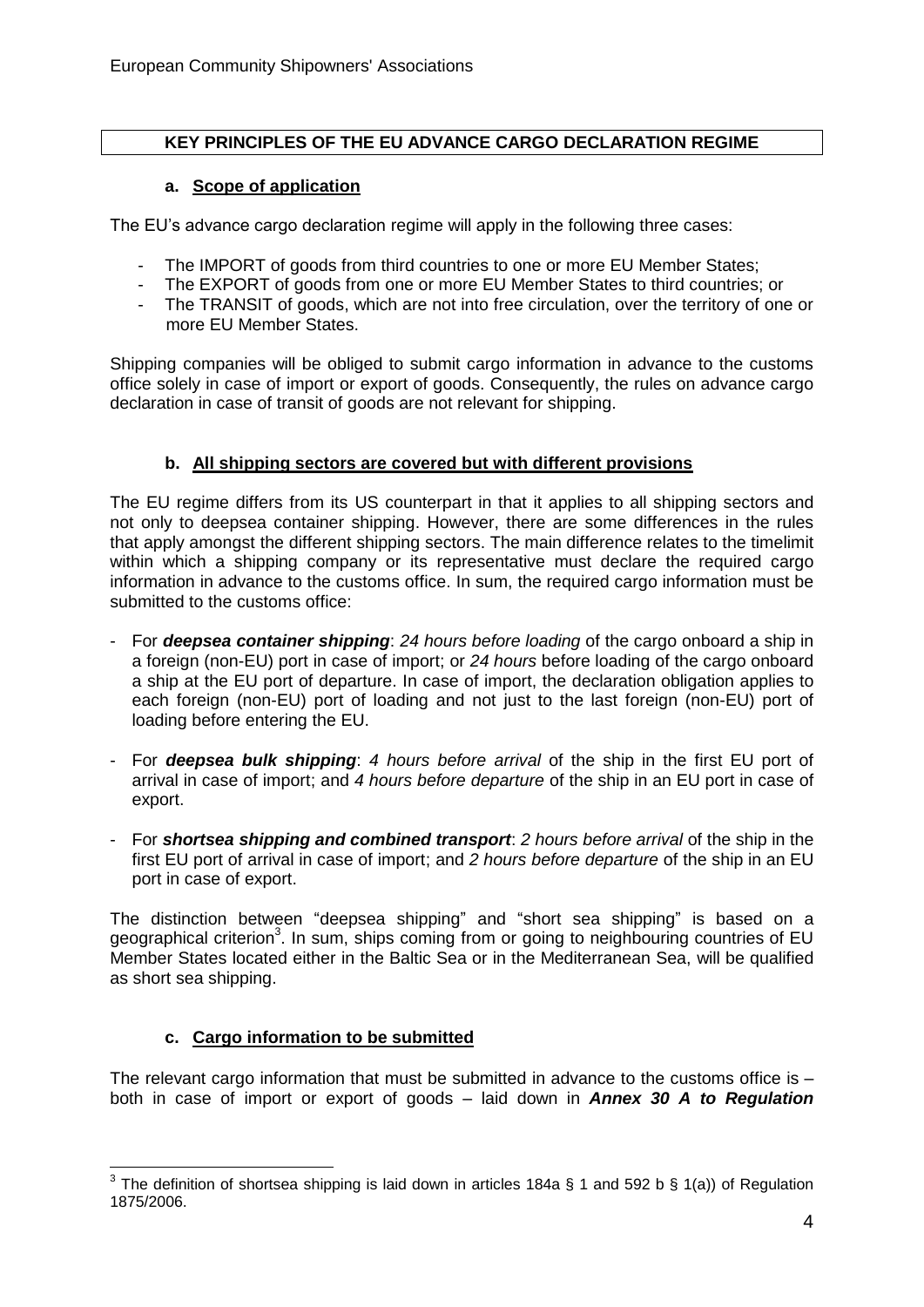1875/2006<sup>4</sup>. This annex also makes a distinction between cargo information to be submitted by each economic operator and that to be submitted by an economic operator that benefits from the status of "Authorised Economic Operator" (AEO)<sup>5</sup>.

The form within which the relevant cargo information must be submitted depends on whether goods are imported to or exported from the EU:

- In case of import of goods, the relevant cargo information must be laid down in the form of an "*Entry Summary Declaration*" (ENS).
- In case of export of goods, the relevant cargo information mus be laid down either in the form of a "*customs declaration for export, re-export or outward processing*" or, in case such customs declaration does not apply and there is no exemption, in the form of an "*Exit Summary Declaration*" (EXS).

# *c.1 Entry Summary Declaration (ENS) for imports*

The "*Entry Summary Declaration*" (ENS) consists of all relevant cargo information that must be submitted in advance to the customs office of first entry in case of import of goods to the EU. The ENS will allow this customs office to carry out a risk assessment of the cargo to be imported in the EU.

The ENS will not replace the traditional manifest in each port of discharge. However, it is possible that the traditional manifest includes all relevant information for an advance cargo declaration but the manifest must – in addition – also include further specific information as determined in the national transport/customs legislation of each EU Member State that the ship is calling at.

# **Exemptions**

For maritime transport, an ENS does not have to be submitted in case of pure intra-EU shipping services, i.e. goods are carried onboard ships that operate services solely between ports located in EU Member States and that do not call at any port outside the EU $^6$ .

<sup>————————————————————&</sup>lt;br><sup>4</sup> For easy reference, Annex 30 A to Regulation 1875/2006 is attached to the underlying paper as

**Annex 1**.<br><sup>5</sup> An economic operator (e.g. shipping company) can apply for an AEO status in the EU Member State where it is established or where it has a regional office. If that EU Member State grants such status, that operator will then benefit from facilitations with regard to customs controls relating to safety and security and/or from simplifications provided for under the customs rules. An example of such simplification or facilitation is that the AEO company will have to declare less cargo information than a company that does not have such status.

Within pure intra-EU shipping services, a distinction is made between ships that have a status of "*regular shipping service*" and ships that do not have such status. To benefit from the status of «*regular shipping service»*, a shipping company must fulfil specific requirements and apply a specific procedure that is laid down in Articles 313a and 313b of the Community Customs Code. According to these articles, a «*regular shipping service»* is a ship that only operates services between EU ports without coming from, going to or calling at non-EU ports or at ports in a free zone of control type I in the meaning of Article 799 of an EU port. Ships that have a status of «*regular shipping service»* benefit from facilitations in that the Community status of the goods carried onboard that ship will not have to be proven at arrival of the ship in the EU port of discharge. Conversely, ships that do not have a status of «*regular shipping service»* do not benefit from these facilitations. Consequently, Community goods carried onboard a ship that does not benefit from the status of "regular shipping service" will loose their Community status each time the ship is leaving the 12 miles zone (territorial waters) and the ship operator will thus have to demonstrate the Community status of the goods at arrival at the EU port of discharge.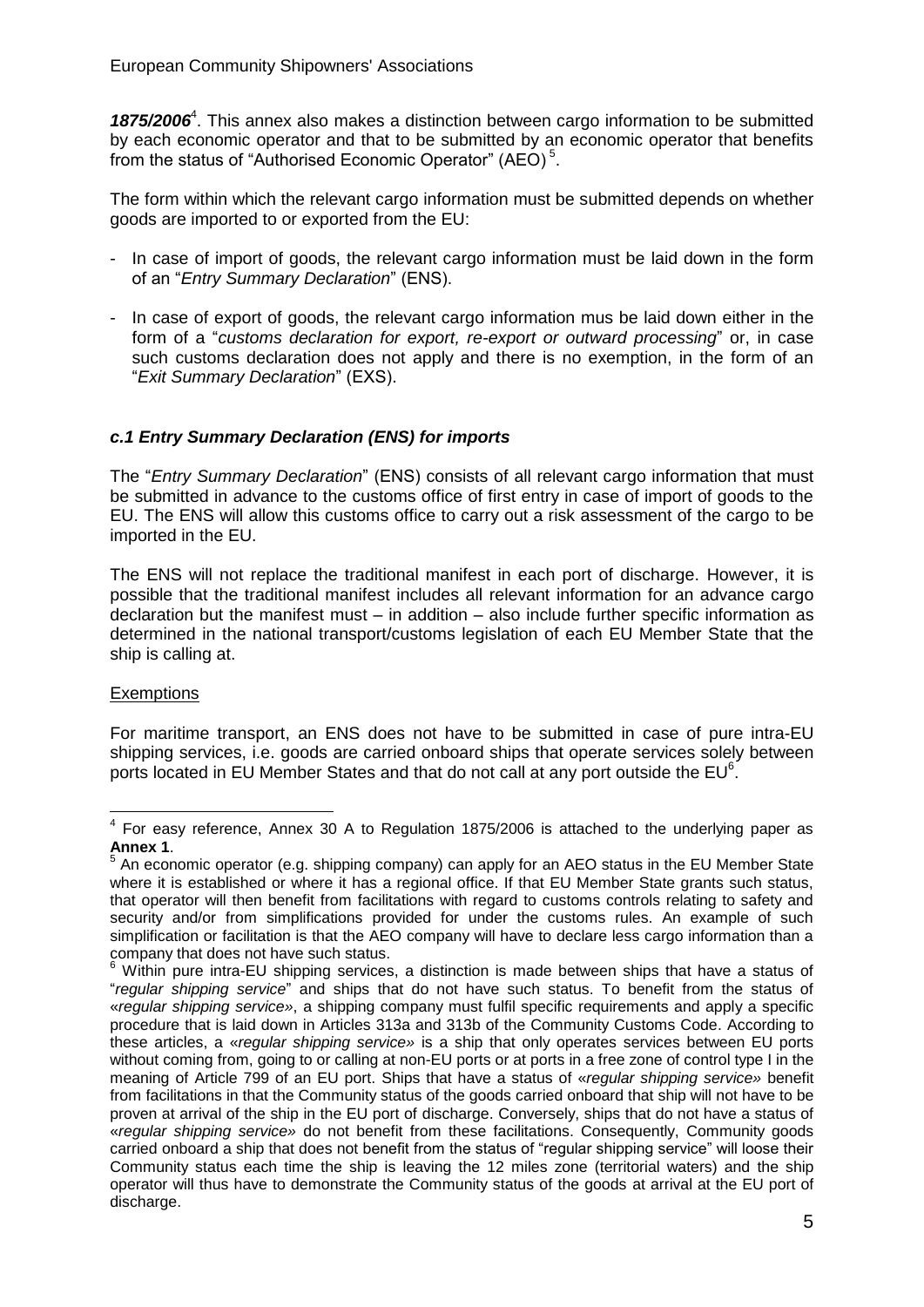# *c.2 A customs declaration or "Exit Summary Declaration" (EXS) for export*

For export of goods, advance cargo declaration can take the form of either a "*customs declaration for export, re-export or outward processing*" or, in case such customs declaration does not apply according to the normal customs rules of the Community Customs Code and in case there is no exemption, it can take the form of a "*Exit Summary Declaration*" (EXS).

This declaration must contain the relevant cargo information and it will allow the customs office of exit to carry out a risk assessment of the cargo to be export from the EU.

Before export goods go to the customs office of exit for a risk asessment for safety and security purposes, they first need to go to the customs office of export. This is the customs office, determined by the EU Member State concerned in accordance with normal customs legislation, where the formalities for export of goods from the EU are to be completed. Typical formalities to be completed at the customs office of export include, *inter alia*, the lodging and acceptance of a customs declaration for export, re-export or outward processing. Export goods may not be removed from the customs office of export to the customs office of exit until the former office grants release for export.

#### **Exemptions**

For maritime transport, a customs declaration for export, re-export or outward processing or an EXS does not have to be submitted in the following cases:

- Goods are carried onboard vessels that operate solely between EU ports without calling at any port outside the EU (thus pure intra-EU shipping services)<sup>7</sup>.
- Goods remaining onboard a ship entering an EU port and destined for discharge at a foreign (non-EU) port. These goods – typically referred to as "freight remaining onboard" (FROB) – were already covered in an ENS.
- Goods on vessels which are carried between EU ports but the ship calls one or more foreign (non-EU) ports on its way to the next EU port. For these goods, a customs declaration or EXS does not have to be submitted at the EU port of departure but, instead, an ENS must be submitted at the latest 2 hours before arrival of the ship at the next EU port.
- Goods that are loaded onboard a ship at a previous EU port but destined for discharge at a foreign (non-EU) port. These goods were covered by a customs declaration or EXS at the previous EU port and therefore there is no need to submit such declaration once again at the next EU port(s) of call.

# *c.3 An EXS submission*

In case where a customs declaration for export, re-export or outward processing does not have to be submitted in accordance with the normal customs rules and – moreover – one of the above-mentioned exemptions does not apply, an EXS will have to be submitted to the customs office of exit in advance. In sum, an EXS shall be required in case of:

- Goods that are for more than 14 days in temporary storage; or
- Goods that are loaded in an EU port onboard a ship that brings them out of the EU and they are then transhipped to another vessel that will bring them back to the EU for discharge at a next EU port of call.

 $\overline{a}$ 

 $7$  See also explanations in footnote 7.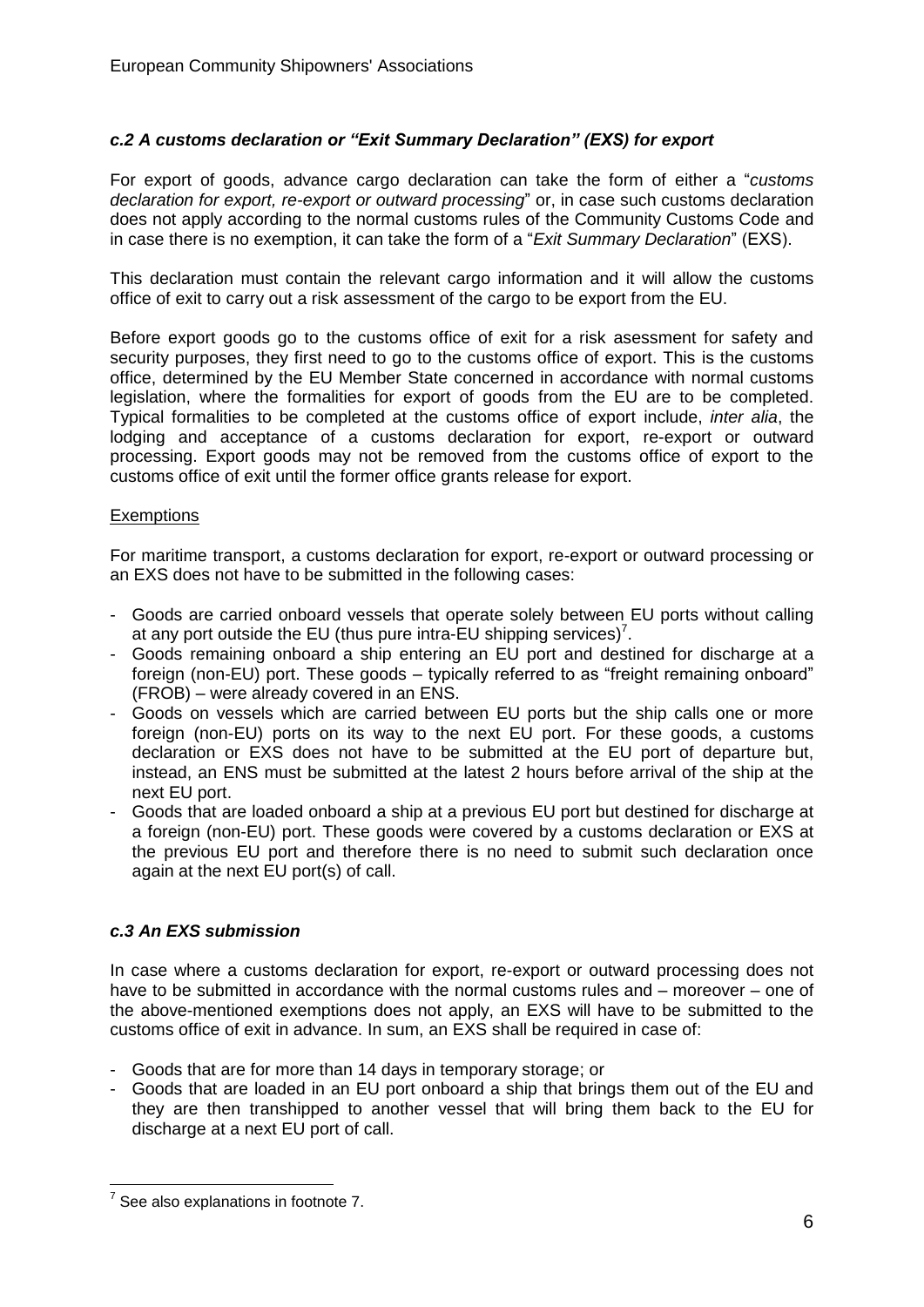# *c.4 Empty containers*

The following rules apply to empty containers:

- Advance cargo declaration in the form of an ENS, a customs declaration for export, reexport or outward processing or an EXS – shall be required if the empty container is carried under a transport contract.
- However, there is no need for advance cargo declaration in case of a repositioned empty container that is owned by the carrier (or ship operator) himself.

# **d. The person liable to declare specific cargo information in advance**

#### *d.1 General*

The liability to declare the required cargo information in advance to the customs office is, in principle, with the carrier or his representative. In case of maritime transport, the carrier is the ship operator and the carrier's representative is typically the ship's agent.

# *d.2 Two special cases*

There are two special cases in which the liability for advance cargo declaration is not with the carrier (ship operator) but with another person:

- In case of **combined transport**<sup>8</sup> in shipping this is typically a truck being carried onboard a ship – the person liable for advance cargo declaration is the *truck company/driver* or his representative and not the ship operator.
- In case of **vessel sharing arrangements**<sup>9</sup> an agreement between two or more carriers in which a number of container positions ("slots") equal in space are reserved on particular vessels for each of the participants – the person liable for advance cargo declaration is the *bill of lading issuing carrier* and not the ship operator.

These two special cases should be distinguished from the situation where a third party is submitting the relevant cargo information in advance to the customs office in stead of the carrier (ship operator). The latter situation is dealt with in item d.3.

# *d.3 A third party submits cargo information in advance*

The Community Customs  $Code<sup>10</sup>$  also foresees the possibility for a third party to declare the required cargo information in advance to the customs office, instead of the carrier (ship operator). This case is referred to as "*third party filing*".

Third party filing is likely to occur frequently in container shipping, both deepsea and shortsea. In shipping, the third party that will file, will typically be the freight forwarder or NVOCC.

 8 "Article 183b of Regulation 1875/2006.

<sup>9</sup> "Article 183c of Regulation 1875/2006.

 $10$  Article 36b § 4 of Regulation 648/2005.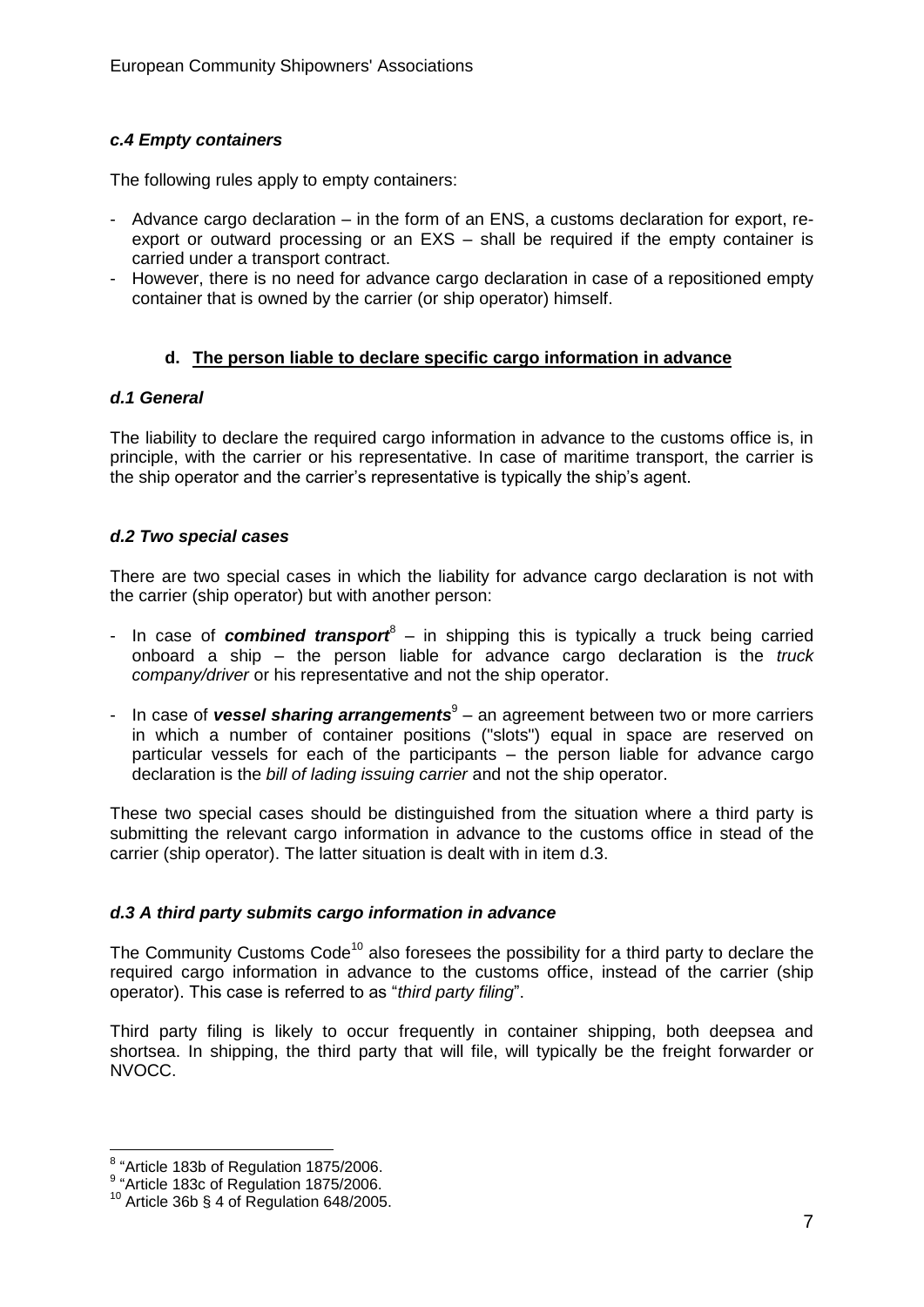A third party can only do advance cargo declaration provided that he has advised the carrier (ship operator) thereof beforehand (*knowledge*) and the carrier (ship operator) has agreed thereto (*consent*). The "knowledge and consent" are cumulative requirements in order to proceed with a third party filing. How the carrier's (ship operator) knowledge and consent to a third party is to be evidenced and under which conditions and terms, are subject to contractual arrangement between the carrier and the third party.

The customs office may assume, except where there is evidence to the contrary, that the carrier (or ship operator) has given his consent and that the declaration by the third party was made with the carrier's knowledge.

However, in case of third party filing, the carrier (ship operator) remains the ultimate liable person. This means that the carrier (ship operator) will have to be sure that an advance cargo declaration was made. It is for this very reason that he must be advised beforehand of and have agreed to a third party filing. Indeed, in case a third party would have failed to submit the relevant cargo information in advance, the carrier (ship operator) will be held liable and a penalty will be imposed upon him and not upon the third party. For this very reason, it is suggested that a carrier (ship operator), if he agrees to advance cargo declaration done by a third party, he has evidence (be it in eletronic or paper form) of the fact that that third party has eventually done the necessary declaration in advance and in time.

In case of a third party filing, the third party will be liable for the content, accuracy and completeness of the information that he has filed.

In case of an unintentionnel double filing, i.e. the carrier (ship operator) and third party file together but separately cargo information in advance to the customs office, the computer system of this office will only be able to handle one of the two declarations. The declaration by the carrier (or ship operator) will prevail.

# *d.4 The EORI number*

The person who declares cargo information in advance to the customs office must include in his declaration – be it an ENS or a customs declaration or EXS – his so-called "Economic Operator Registration and Identification" or EORI number.

The EORI number is a kind of ID number of a (shipping) company, which allows the customs office to identify the company concerned. The use of an EORI number has become mandatorily in the EU as from 1 July 2009.

The EORI application process differs according to whether the declarant is established in or outside the EU. Relevant information can be found on [here.](http://ec.europa.eu/taxation_customs/resources/documents/customs/security_amendment/EORI_guidelines_en.pdf)

# *d.5 Movement Reference Number (or MRN)*

When cargo information is declared in advance to the customs office – be it as an ENS or a customs declaration or EXS – the person who made this declaration will receive from the customs office a confirmation receipt, which is called the "Movement Reference Number" or MRN. It is a unique number that is automatically allocated by the customs office that receives an ENS or a customs declaration for export, re-export, outward processing or an EXS. It must be issued immediately upon receipt of that ENS, customs declaration or EXS, and successful validation of the declaration. It contains 18 digits.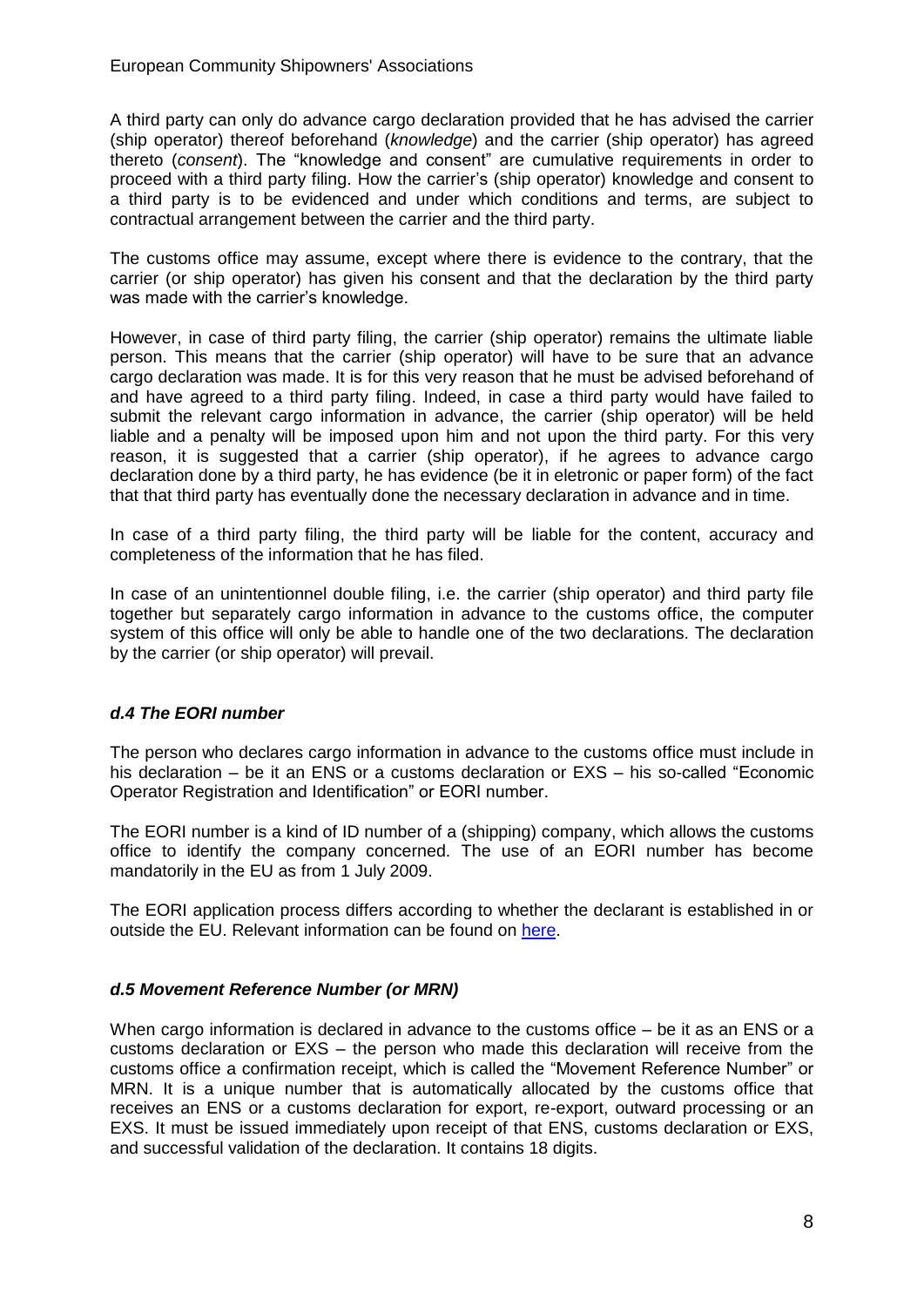The relevant customs administration will send an MRN to the person who declared the cargo information in advance. This is, in principle, the carrier (ship operator) or his representative. However, in case of a third party filing, the MRN will be sent to the third party as he/she has made the declaration. However, the carrier (or ship operator) shall also receive from the customs office a copy of the MRN that was sent to the third party, provided that the carrier (ship operator) is connected to the computer system of that customs office and that he has been identified by the third party in the declaration by means of his EORI number.

# **e. Electronic advance cargo declaration**

A major change resulting from the EU legislation on advance cargo declaration is the obligation to declare the required cargo information electronically to the customs office. To that end, all economic operators (e.g. shipping companies) that are importing goods to or exporting goods from the EU are obliged to establish a computer system to allow them to interface/connect them with the computer system of that customs office to which they have to submit the required cargo information in advance.

Regrettably, the EU did not have the competence to establish one single EU-wide computer system that would apply for all 27 EU Member States. Instead, the computer systems that will apply in all 27 EU Member States to do electronic advance cargo declaration will be different in each individual Member State<sup>11</sup>.

In order to know which electronic system a shipping company (or his representative) needs to develop in order to be able to have an interface/connection with the computer system of the customs office, each individual Member State has appointed an IT manager who acts as a contact person versus the shipping company (or his representative). For easy reference, the list of IT Managers per EU Member State for import can be found [here,](http://ec.europa.eu/ecip/documents/procedures/national_contacts_ics_en.pdf) and for export can be found [here.](http://ec.europa.eu/ecip/documents/procedures/national_contacts_ecs_en.pdf)

# **f. A risk-assessment by the customs office of entry or exit**

 $\overline{\phantom{a}}$ 

The required cargo information will be analysed by the customs office of entry (for import) or the customs office of exit (for export) with an aim at identifying potential serious safety and security risks.

For import of goods, the risk assessment will be carried out by the *customs office of entry*. For maritime transport, this is the customs office of first entry or, in other words, the customs office of the EU Member State where the ship arrives for the first time in the EU after a voyage outside the EU.

For export of goods, the risk assessment will be carried out by the *customs office of exit*. For maritime transport, this is the customs office of the EU Member State where the goods are loaded onboard the ship that will bring them definitively out of the EU.

In sum, there are three different levels of electronic information exchange with regard to advance cargo declaration:

<sup>-</sup> The "*common domain*" will allow information exchanges between EU Member States and the European Commission;

<sup>-</sup> The "*national domain*", which is made up of the different national customs computer systems, will allow customs offices to exchange the results of their risk assessments with each other; and

The "*external domain*" will allow the interface/connection between the economic operator (e.g. shipping company) and the relevant customs office, which is needed for the submission of the relevant cargo information within the required timelimits.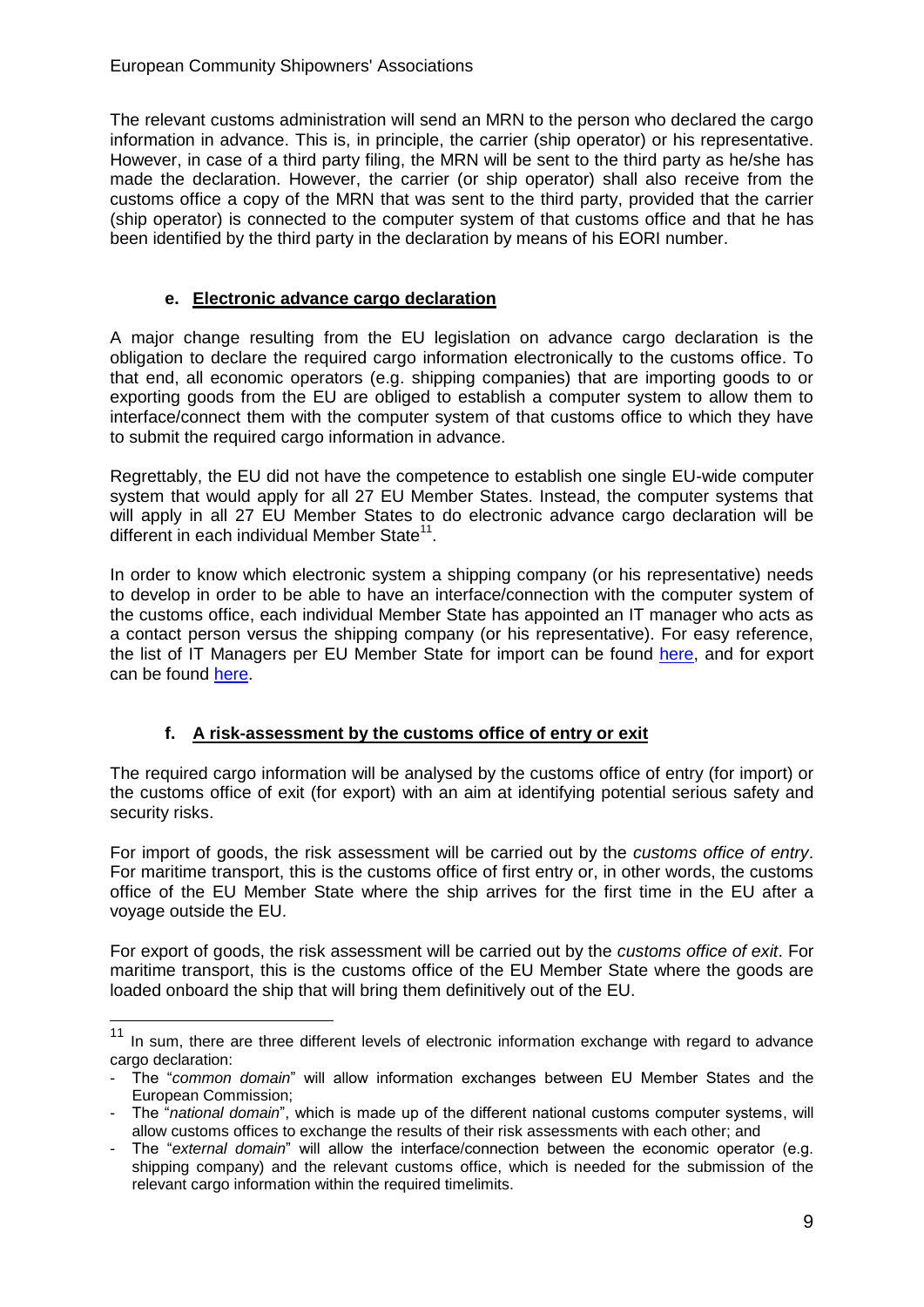The customs office of entry or exit may identify three types of risks, notably:

- *"Risk Type A" –* If the customs office identifies a serious safety and security risk with regard to the cargo to be loaded onboard a deepsea container ship, the customs office will issue a risk type A message, which will result in a so-called "*Do Not Load*" *(DNL) message*. According to this message, the carrier (ship operator) *will not be allowed to load* the relevant cargo onboard its ship. A DNL message will only apply to deepsea container shipping.
- *"Risk Type B" –* If the customs office identifes a serious safety and security risk with regard to cargo to be loaded onboard a ship that does not operate a deepsea container service – thus it operates either a bulk or shortsea service – the customs office will issue a risk type B message, according to which the cargo that poses a serious safety and security risk *will be handled in the first EU port of entry or the port of departure*.
- "**Risk Type C**" If the customs office identifies a safety and security risk which is not considered to be serious – with regard to cargo to be loaded onboard the ship, the customs office will issue a risk type C message, according to which the cargo that poses this risk *will be handled in the EU port of discharge*. This rule applies to all shipping sectors.

# **g. Specific cases applying to import of goods**

# *g.1 Arrival Notification (AN)*

In case of import of goods, the carrier (ship operator) needs to submit  $-$  in addition to the Entry Summary Declaration (ENS) – a so-called "Arrival Notification" (AN). The AN needs to be submitted to the customs office of entry immediately upon arrival of the vessel at the first EU port of entry.

The AN contains specific information that allows the customs office of entry to identify all Entry Summary Declarations that had been submitted with regard to all cargo onboard that vessel. It must be submitted in a manner that is acceptable to that customs office. This means that the way in which an AN will have to be submitted, will differ amongst the 27 EU Member States.

The AN can take two different forms, which the carrier (ship operator) is free to choose himself :

- The AN can be submitted in the form of *a list of all Movement Reference Numbers* (MRNs) that the carrier (ship operator) has received from the customs office of entry with regard to all Entry Summary Declarations he had submitted in advance to the customs office. Or,
- The AN can be submitted in the form of a so-called "*Entry Key",* which consists of the following specific information: mode of transport at the border; the IMO vessel identification number; the expected date of arrival at the first EU port of entry; the country code of the declared first customs office of entry; and the actual first place of arrival code.

# *g.2 International diversion*

When a vessel – due to circumstances – needs to be diverted to an EU Member State that is different from the EU Member State where the declared customs office of first entry is located, and that is also different from where any of the declared customs offices of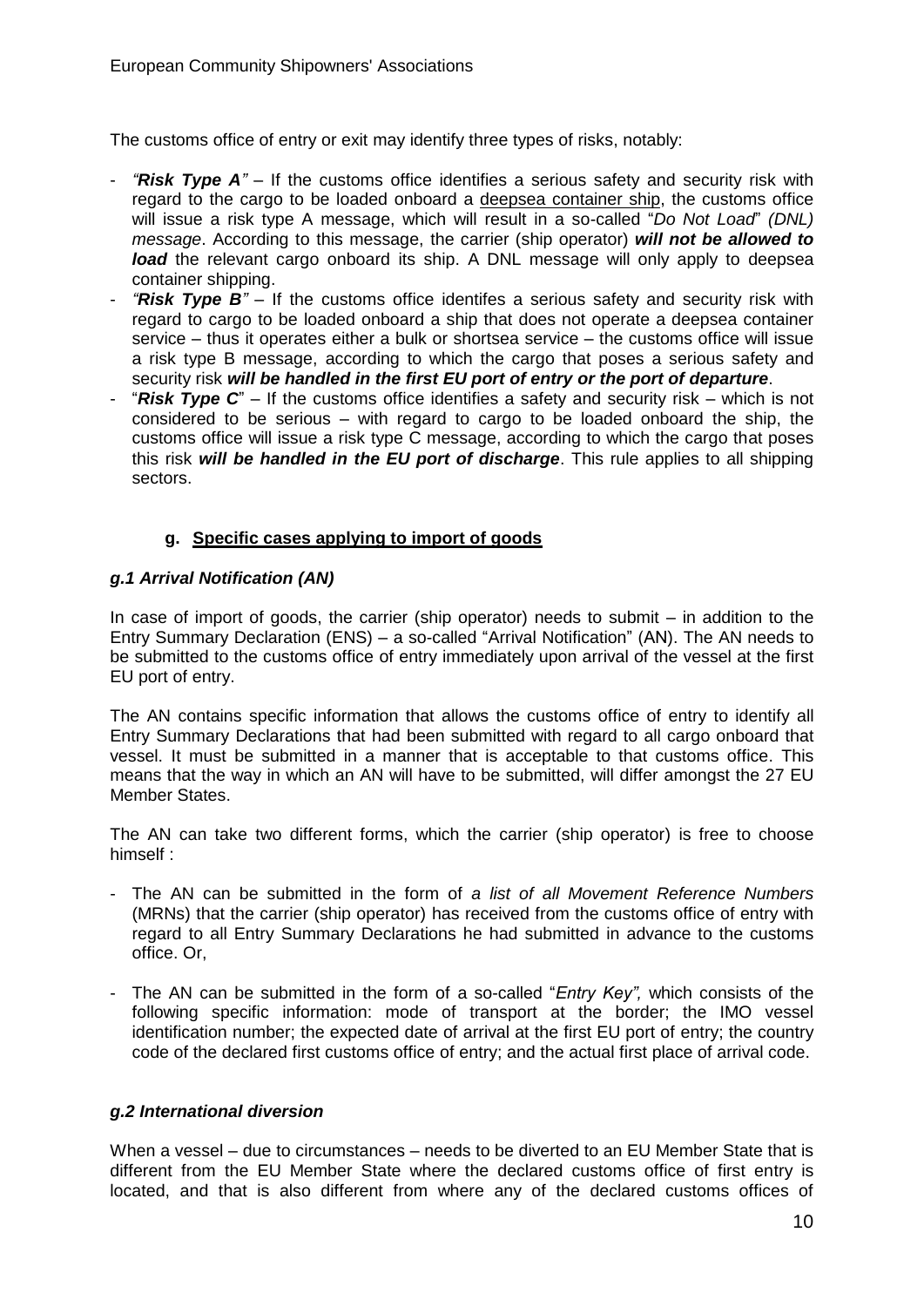subsequent entry/ports are located, the carrier (ship operator) must submit a so-called "*diversion request*". In such case, the initially declared customs office of first entry then sends the required cargo information that is part of the ENS as well as the outcome of its risk assessment (which is carried out on the basis of that ENS) to the actual customs office of first entry, so that the latter knows whether there have been any serious risks identified or not.

As with the Arrival Notification, the "diversion request" can take two different forms, which the carrier (ship operator) is free to choose himself :

- The AN can be submitted in the form of *a list of all Movement Reference Numbers* (MRNs) that the carrier (ship operator) has received from the customs office of entry with regard to all Entry Summary Declarations he had submitted in advance to the customs office; or
- The AN can be submitted in the form of a so-called "*Entry Key"* (see point g.1 on arrival notification).

# *g.3 Summary Declarations for Temporary Storage*

In addition to advance cargo declaration and the arrival notification, the carrier (ship operator) needs to submit a summary declaration for temporary storage. This declaration shall be submitted no later than at the time of the presentation of the goods at the EU port of discharge. This declaration must allow the customs office to verify that the goods to which it relates are assigned a customs-approved treatment or use.

When a summary declaration for temporary storage is submitted before the presentation of the goods, the risk analysis can be made before the arrival of goods. For smooth operations in ports, the person presenting the goods is recommended to lodge the summary declaration for temporary storage before the arrival of the vessel.

However, in cases where an Entry Summary Declaration was not required or has not been submitted, the customs office of entry will perform a risk analysis on the basis of the summary declaration for temporary storage – or any other information available – at the moment when the goods that have been unloaded, are presented to the customs office.

# **h. Transshipment**

Goods or containers that are carried onboard a ship that arrives at the EU following a foreign (non-EU) voyage but that must be transshipped in a subsequent EU port, must be included in the Entry Summary Declaration that the carrier (or ship operator) or his representative must submit to the customs office of first entry. At the subsequent port where these goods or containers are discharged, the existing customs procedures will apply as hitherto. This means that, for these goods or containers, a manifest will have to be submitted and that the goods or containers will have to be presented to the local customs office for temporary storage.

No Exit Summary Declaration (EXS) must be submitted for these goods or containers – either prior to loading (in case of deepsea shipping) or departure (in case of short sea shiping) – if the following three conditions are met together :

- The goods or containers in temporary storage are transshipped from a vessel on to another vessel under the supervision of the same customs office;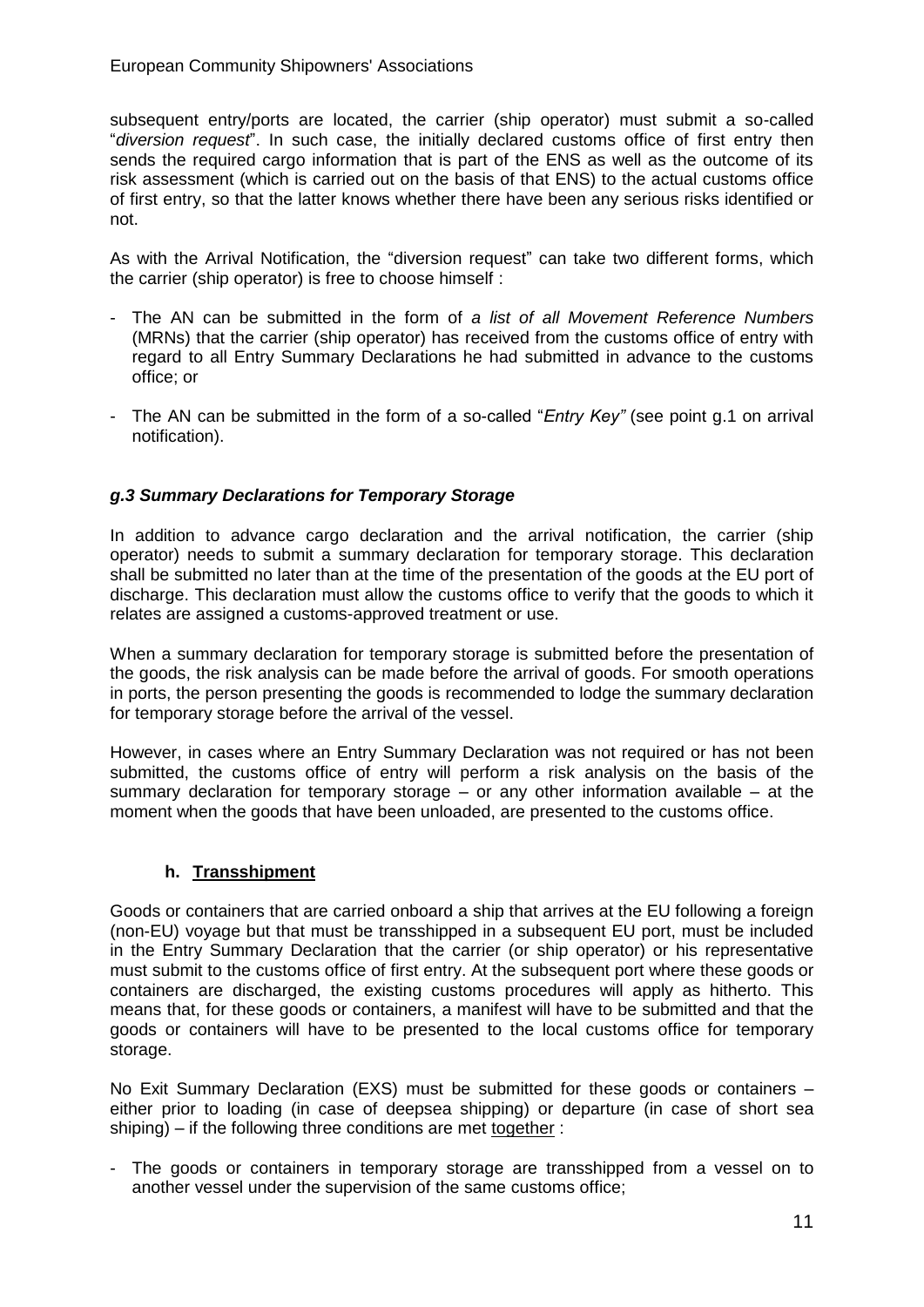- The goods or containers "sit" in temporary storage for less than fourteen calendar days; and
- There is  $-$  "to the knowledge of the carrier"  $-$  no change in the "destination" and/or the "consignee" for the goods.

Consequently, if a good or container sits for more than 14 calendar days in temporary storage, an EXS must be submitted to the customs office of exit.

However, it should be noted that the terms "*knowledge of the carrier*" and "*destination*" are not defined by the legislation and are therefore open for interpretation. Consequently, as it remains unclear when an EXS will have to be submitted or not, a carrier (or ship operator) is recommended to issue an EXS for all such cases to avoid any problems.

# **CONCLUSION**

The EU advance cargo declaration regime will enter into force on 1 January 2011. Any failure to comply with the obligations laid down in the EU advance cargo declaration regime by that date, will result in individual EU Member States imposing penalties in accordance with their national legislation. In order to comply with these requirements a ship operator, which is importing goods to or exporting goods from the EU, or its representative is obliged to establish a computer system to allow him to interface with the computer system of that customs office to which they have to submit the required cargo information in advance.

Further information and/or any questions on the above-mentioned issues can be addressed to Mr. Christophe Tytgat either via telephone (0032 2 510 61 29) or via email [\(tytgat@ecsa.eu\)](mailto:tytgat@ecsa.eu).

Copyright ECSA®